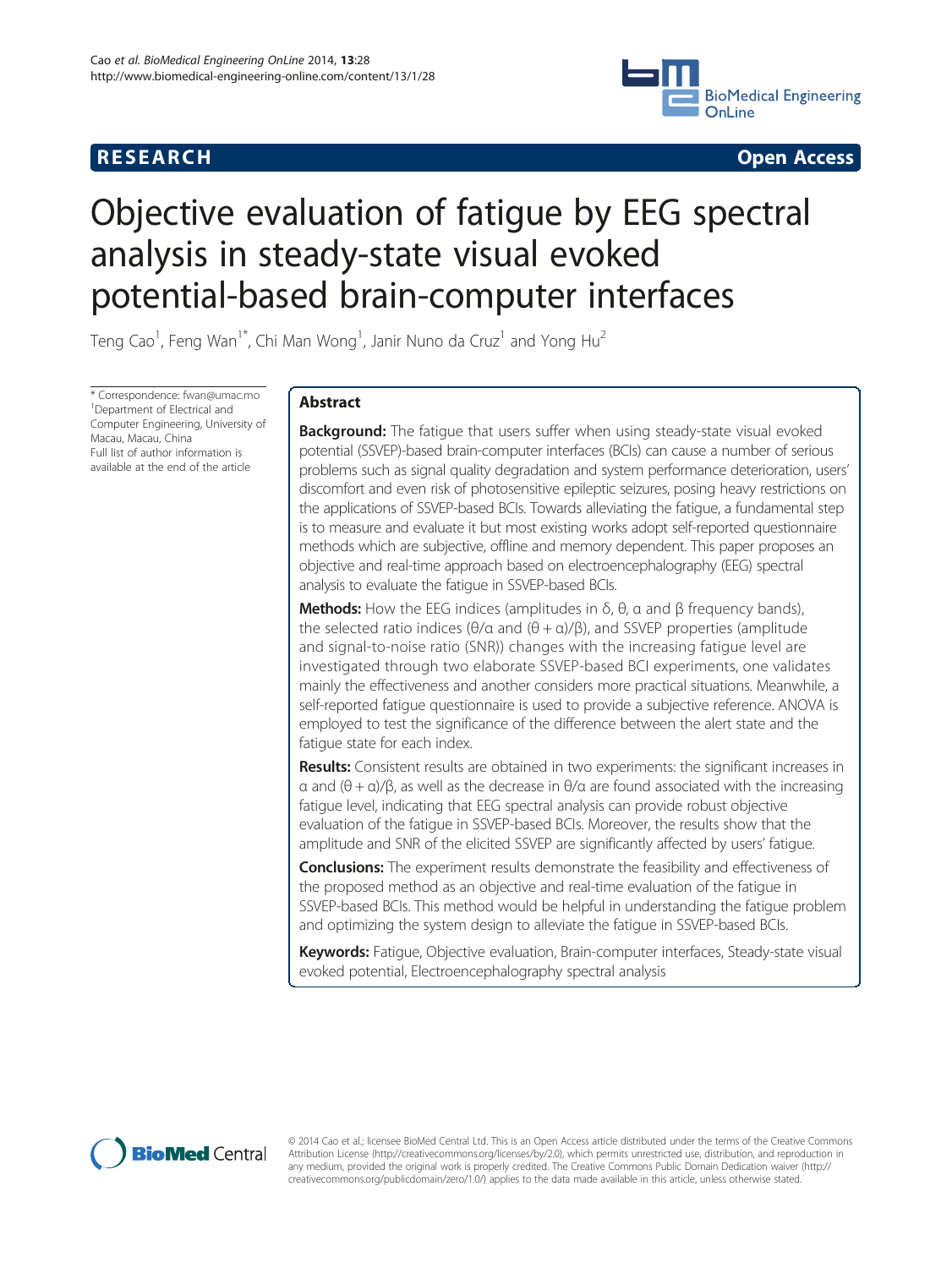#### Background

Brain-computer interfaces (BCIs) provide a direct communication pathway connecting human brain and external devices that is independent to normal peripheral nervous and muscular systems. BCIs measure the brain activities and translate the encoded human intentions to control computers, wheelchairs and robots, with a wide range of applications [\[1\]](#page-11-0). Among the non-invasive BCIs, steady-state visual evoked potential (SSVEP)-based BCIs have attracted much attention owing to their merits such as high information transfer rate (ITR), small number of electrodes and short training time in comparison with other types of BCIs [[2](#page-11-0)].

On the other hand, most SSVEP-based BCIs remain in the laboratory demonstration stage, with a big gap from practical use by paralyzed patients or normal users for a long period. One of the challenges is the fatigue that users suffer when using SSVEP-based BCIs. In laboratory demonstrations, the experiment is usually short, e.g., few seconds for one trial or few minutes for one experiment. For a longer period under normal use, when staring at the flashing stimulus however most users have uncomfortable and unpleasant feelings including tiredness, drowsiness, loss of attention and difficulty in concentration, which are the symptoms of fatigue.

Fatigue is generally referred as a feeling of tiredness, reduced alertness, exhaustion, which impairs both capability and willing to perform a task [[3-5](#page-11-0)]. An ideal BCI should be easy to perform with little effort to prevent fatigue but strong electroencephalography (EEG) signals to produce reliable and effective output [[6\]](#page-11-0). Unfortunately, in SSVEP-based BCIs significant mental effort is required for the users to concentrate on the visual stimulus to generate sufficiently strong SSVEP, however due to high brightness, overstimulation and repetitive task, users may easily get fatigue [\[7](#page-11-0)]. As attention dependent systems, SSVEP-based BCIs require target gazing and therefore the amplitude and signal to noise ratio (SNR) of the elicited SSVEPs are heavily affected by mental states, fatigue, arousal and degree of attention level [[8-10](#page-11-0)]. Loss of attention and decreased arousal level caused by mental fatigue or distraction can significantly worsen the SSVEP signal quality [\[11](#page-11-0)] and consequently degrade the BCI system performance.

In the literature of SSVEP-based BCIs, fatigue and its influence in long-term experiments have been already noticed [[12,13\]](#page-11-0), however so far there is no systematic study on the fatigue problems. A frequently used strategy to reduce fatigue is to adopt some relatively comfortable stimulations, such as high frequency stimulation [[14,](#page-11-0)[15\]](#page-12-0), high duty cycle stimulation [\[16](#page-12-0)] and amplitude modulated stimulation [\[17](#page-12-0)]. Unfortunately, the crux of the matter is that there is no objective method to measure and evaluate the fatigue in a reasonable manner. In the existing work, a common choice to "measure" fatigue is self-reported questionnaires provided to the users for feedback about the feelings of fatigue in operating the systems [\[15,18](#page-12-0)-[20\]](#page-12-0), which are subjective and cannot be done in real time.

When users feel fatigue, they usually have excessive feeling of tiredness and reduced alertness, and also have difficulty in concentrating their attention on the task to perform [\[4](#page-11-0)[,21](#page-12-0)]. In the case of decreased attention, arousal level and the reduced capacity to perform the task, the complex synchronization–desynchronization patterns in the 4–13 Hz band can be assumed disrupted [\[5,](#page-11-0)[22\]](#page-12-0), which are associated with reduced cortical arousal (i.e. EEG shifts from high frequency and low amplitude waves to low frequency and high amplitude ones) [[22,23\]](#page-12-0). More specifically, the decreased attention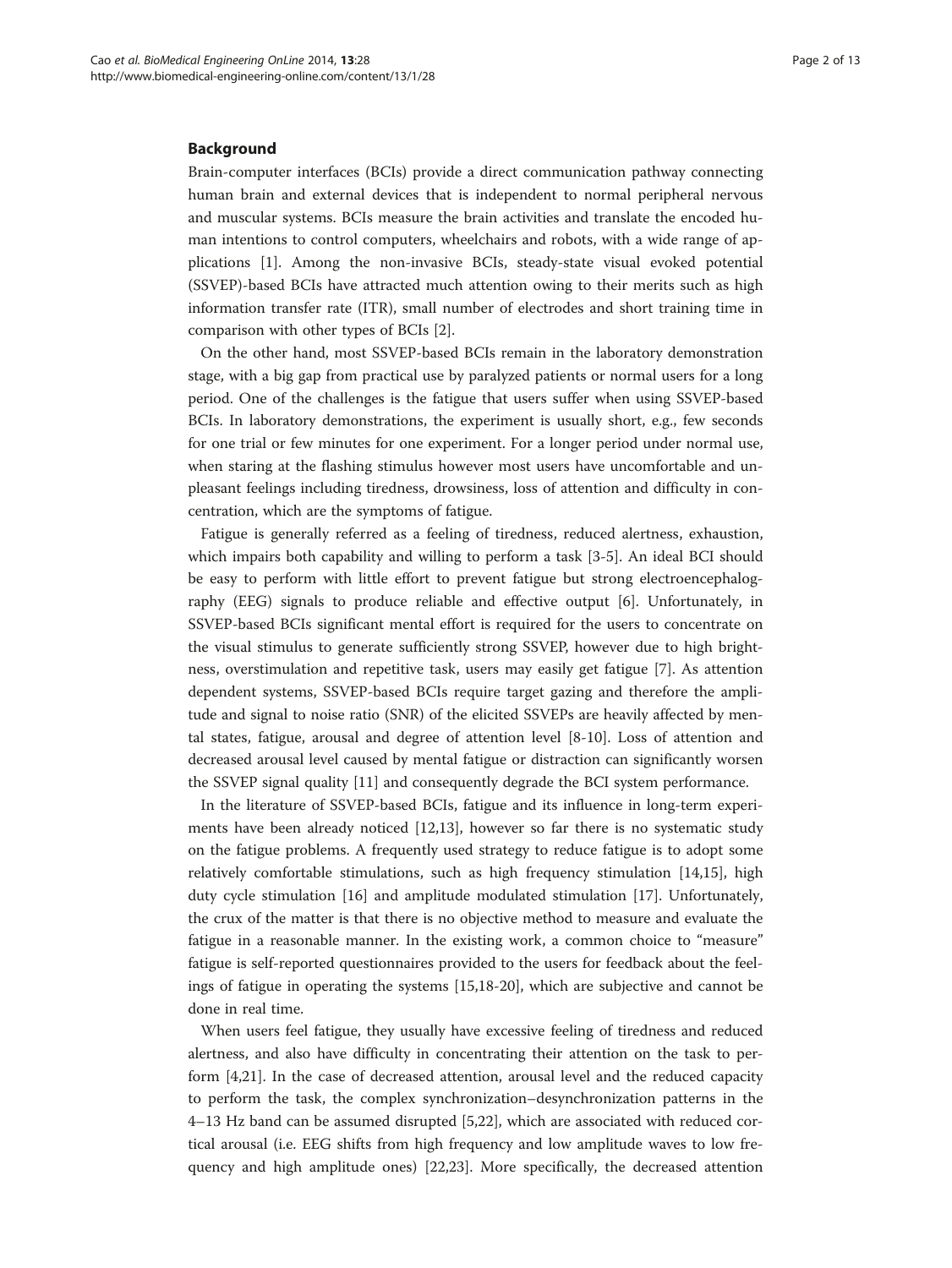and arousal level, as well as the reduced capacity are associated with the global in-creases in the θ and α activities [[22](#page-12-0),[23](#page-12-0)]. The θ activity occurs in a variety of mental states including drowsiness, and the increase in θ activity is related to generalized per-formance decrements on task [\[22\]](#page-12-0). The  $\alpha$  waves appear during relaxed conditions, at decreased attention levels and in a drowsy but wakeful state [\[22,24\]](#page-12-0), and the increased  $\alpha$  power associated with fatigue is related to the increased mental effort to maintain vigilance level [\[22\]](#page-12-0). Since the EEG reflects the mental state and fatigue of the users, EEG spectral analysis could be a promising method to provide an objective and realtime evaluation of the fatigue level in SSVEP-based BCIs.

Our preliminary study [[25\]](#page-12-0) shows that the increased θ, α, and  $(θ + α)/β$  power are associated with the increased fatigue level, and the SSVEP amplitude and SNR are influenced by fatigue level. On this basis, this paper further checks the feasibility and effectiveness of proposed objective method for fatigue measure and evaluation in SSVEP-based BCIs through two elaborate SSVEP-based BCI experiments, one validates mainly the effectiveness and one considers more practical situations. The changes of EEG indices (δ, θ, α and β), ratio indices (θ/α and  $(θ + α)/β$ ), and SSVEP properties (amplitude and SNR) associated with increasing fatigue level are investigated. The proposed method would be helpful in understanding the fatigue problem from the viewpoint of EEG spectrum. With appropriate methods for measure and evaluation, a systematic study on the influence due to different configurations (such as different stimulus frequencies, colors and patterns) can be performed, and eventually the design of the system including the visual stimulator can be optimized in order to alleviate the fatigue in SSVEP-based BCIs.

## Methods

#### Experiment design

In order to prove the feasibility and effectiveness of the proposed method, two elaborate SSVEP-based BCI experiments were designed and two different groups of participants were tested in this study. More specifically, in Experiment 1 a single stimulus was used to elicit SSVEP at the selected frequency and the purpose was to prove that the EEG spectral analysis is effective in measuring the fatigue in SSVEP-based BCIs; Experiment 2 employed several stimuli encoded by different frequencies for the purpose to show the feasibility of the proposed method in practical situation, because in a real SSVEP-based BCI, normally there must be a number of buttons for different commands presented by different stimuli with different frequencies, rather than only one stimulus as in Experiment 1.

Twenty-one randomly selected university students (aged from 21 to 29 years old) participated in this study. The participants were selected according to the following criteria: no history of psychiatric or neurological disorders, no psychotropic medications or addiction drugs and with normal or corrected to normal vision. Informed written consent was obtained from all participants after explaining the nature, possible consequences and privacy issues of the study to them. The protocol was in accordance with the Declaration of Helsinki and approved by the Research Ethics Committee (University of Macau).

An LCD monitor was used as the visual stimulator (ViewSonic 22", refresh rate 120 Hz, 1680×1050 pixel resolution), which was programmed with Microsoft Visual Studio 2010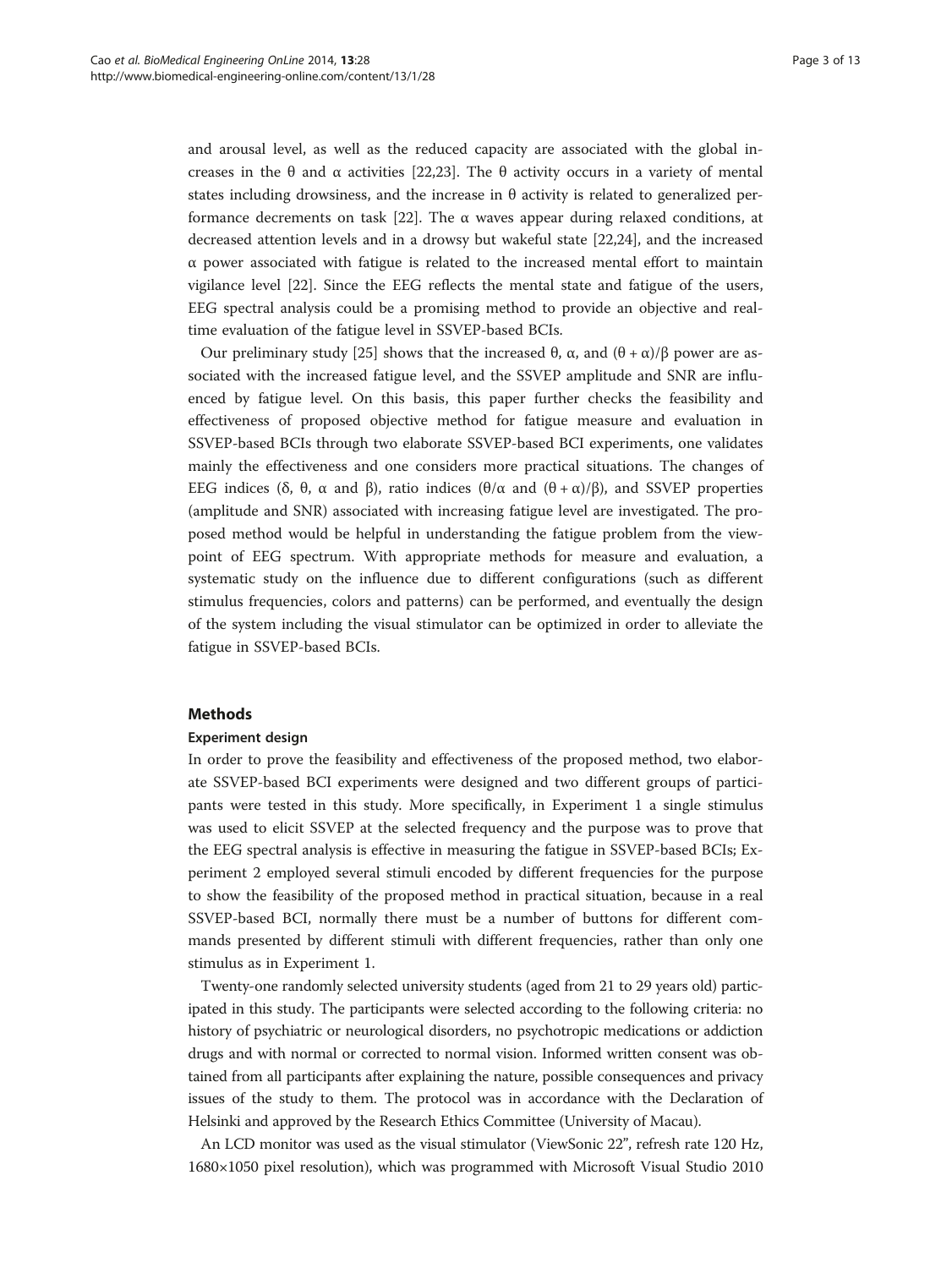and Microsoft DirectX SDK (June 2010). White stimuli with 120×120 pixels on black background were used for best contrast in this study. There was a symbol "+" shown in the center of the stimulus before and within each trial, indicating the stimulus that the participants should gaze at and keeping the participants focusing on the target, so the participants could follow the cues to gaze at different stimuli. The experiment facilities were set in a normal office environment without intensive light and noise, and participants were seated on a comfortable chair in front of the visual stimulator with a distance of about 50 cm. Since the participants were told to keep the body unmoved and not to blink eyes in each trial, the artifacts and other noises were controlled to the minimum. All the experiments were conducted in a fixed time period  $(3-4 \text{ p.m.})$ , and all the participants finished the experiments successfully without suffering any unpleasant feeling and discomfort in bodies.

#### EEG measurement

A standard EEG electrode placed on  $O<sub>Z</sub>$ , in the international 10–20 montage system, which was located in the center of the occipital lobe, was used as the input channel. The reference electrode and ground electrode were chosen as FCz and Cz, respectively. EEG signals were amplified through an amplifier (g.USBamp, Guger Technologies, Graz, Austria) and filtered by a 50 Hz notch filter and a 0.5 Hz to 60 Hz band-pass filter to remove the noise. The sampling frequency was 600 Hz. The frequency bands δ (1–4 Hz), θ (4–8 Hz),  $\alpha$  (8–13 Hz), and  $\beta$  (13–30 Hz) were monitored along the experiments.

# Psychological measurement

All the participants were asked to finish a self-reported fatigue questionnaire before and after the task, which was based on the Chalder Fatigue Scale (CFS) [\[26\]](#page-12-0). The CFS had high reliability and validity and consisted of 8 physical fatigue questions and 6 mental fatigue questions, such as "Do you have problems with tiredness?", "Do you need to rest more?" and "Do you feel sleepy or drowsy?" Besides, another 6 questions related to visual fatigue symptoms were added in this questionnaire. These six questions were: "Do you have eyestrain?" "Do you have eye dryness?" "Do you have headache?" "Do you feel fatigue in eyes?" "Do you feel blurry?" and "Do you have difficulties keeping eyes open?" Therefore, there were 20 questions in total and every question had four choices rated as a four-point scale  $(0-3)$ , i.e. better than usual  $(0)$ , no more than usual  $(1)$ , worse than usual  $(2)$  and much worse than usual (3). A high fatigue score presented a high level of fatigue, and in this study the questionnaire was used to provide a subjective reference to evaluate users' fatigue level before and after experiments.

## Experiment procedure

In the first SSVEP-based BCI experiment, only one stimulus flashing at 15 Hz was used to elicit SSVEP. Eight participants participated in this experiment and were asked to gaze at the flashing stimulus for 30 trials. The stimulus was flashing for 3 seconds in each trial with a 2-second pause for a short rest between two consecutive trials.

The paradigm of the second experiment employed several stimuli encoded by different frequencies and thus simulated a more general and practical situation. There were six stimuli distributed in two rows and three columns in this experiment. Thirteen participants participated in this experiment and they were asked to gaze from the stimulus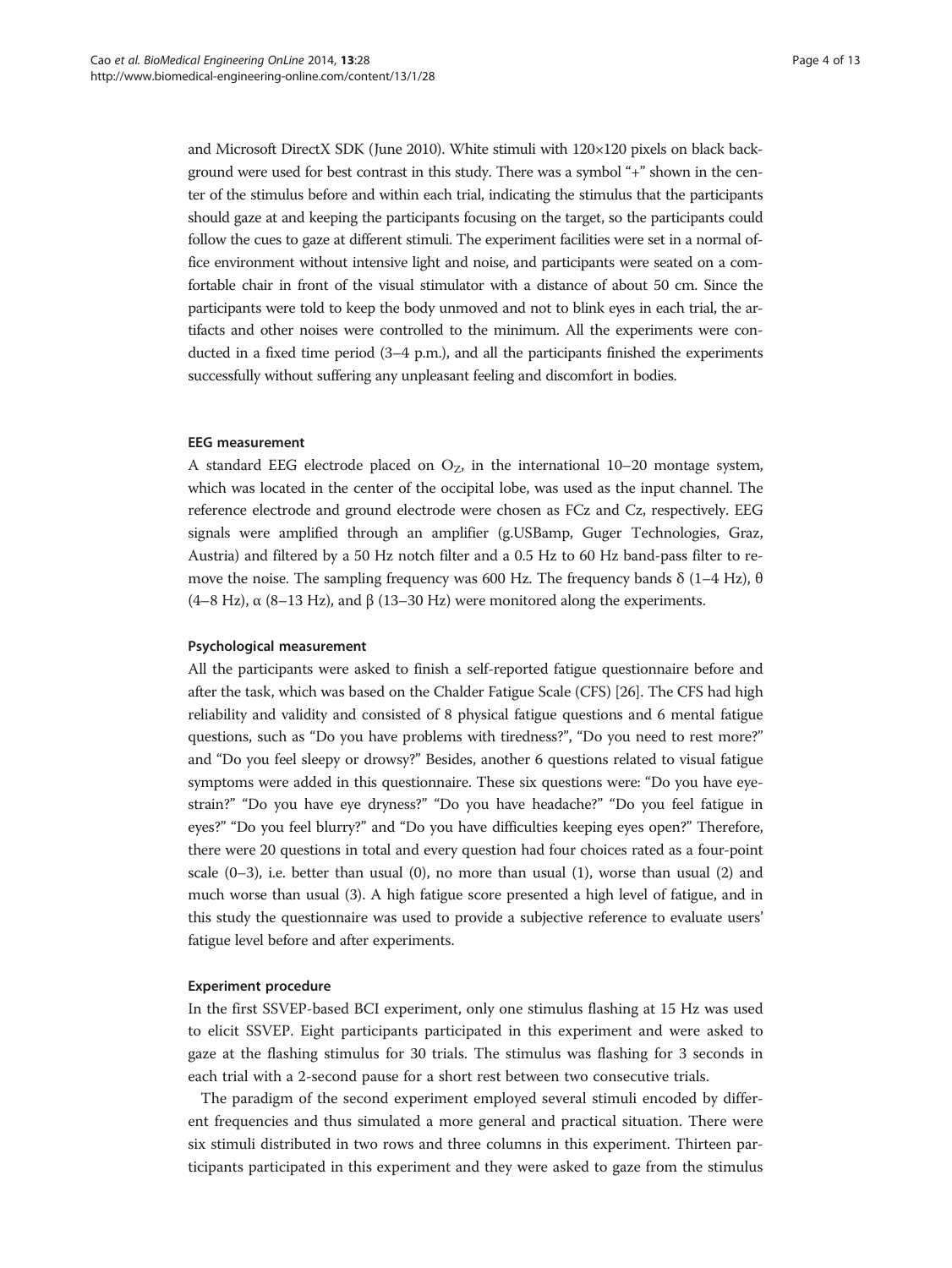1 to the stimulus 6, and repeated for 6 times (i.e. 36 trials in total). To test on the commonly used stimulus frequencies, two sessions were performed, with the stimulation frequencies in 7–12 Hz for Session I and 13–18 Hz for Session II. The stimuli were flashing for 8 seconds in each trial with a 4-second pause between two consecutive trials. Every participant did the experiment for both two sessions and a 5-minute pause was given between the sessions to reduce the fatigue caused by the previous one.

#### Data analysis

Since the stimulation frequencies for each trial were already known, it was easy to calculate the amplitudes of δ, θ,α and β frequency bands, as well as the SSVEP amplitude and SNR at the stimulation frequency by Fast Fourier Transform (FFT) using all the sampling points in each trial. The SNR was defined as the ratio of the amplitude at stimulation frequency to the mean value of the n adjacent points:

$$
SNR = \frac{n \times y(f)}{\sum_{k=1}^{n/2} [y(f+0.25 \times k) + y(f-0.25 \times k)]}
$$
(1)

where  $\gamma$  was the amplitude spectrum calculated by FFT,  $f$  was the stimulation frequency, and  $y(f)$  was the SSVEP amplitude at stimulation frequency (refer to [\[27\]](#page-12-0) for more details). When calculating the amplitudes of  $\delta$ , θ, α and β frequency bands, the elicited SSVEP component at the stimulation frequency had been filtered from the corresponding frequency band by a band-stop filter. The mean value of the amplitudes in the frequency band was selected as the index of this frequency band and used to calculate the ratio indices, such as  $θ/α$  and  $(θ + α)/β$  that were two widely used ratio indices in fatigue studies [[24](#page-12-0),[28-30\]](#page-12-0). In total, four EEG indices (δ,  $\theta$ ,  $\alpha$  and  $\beta$ ), two ratio indices  $(\theta/\alpha$  and  $(\theta + \alpha)/\beta)$ , and two SSVEP indices (amplitude and SNR) in each trial along the experiments were obtained. The mean values of each index in the first five trials and the last five trials in the experiment were used to represent the corresponding index in the alert state and the fatigue state, respectively. The fatigue scores assessed by the fatigue questionnaire before and after the experiment were considered as the reference fatigue scores in the alert and fatigue states. One-way ANOVA with significance level of 0.05 was employed to test the significance of the difference between the alert state and the fatigue state for each index.

# Results

#### Experiment 1: single stimulus

First, the result of each individual was analyzed separately. Figure [1](#page-5-0) shows the comparison of the raw EEG signals and the spectrums of a participant between the alert and fatigue states in Experiment 1. Since the stimulation frequency was 15 Hz, the SSVEP components can be found at the fundamental frequency 15 Hz and the harmonic frequency 30 Hz in both alert and fatigue states. It is worth notice that the amplitude of SSVEP component at the fundamental frequency 15 Hz was decreased along the time elapsed. In Figure [1\(](#page-5-0)b), it is difficult to distinguish two curves for the alert and fatigue states from the spectrums, despite some slight increases of the amplitude in 4–14 Hz frequency range that covered the θ and α bands. In order to discover the difference between the alert and fatigue states, different EEG indices were calculated. Figure [2](#page-6-0)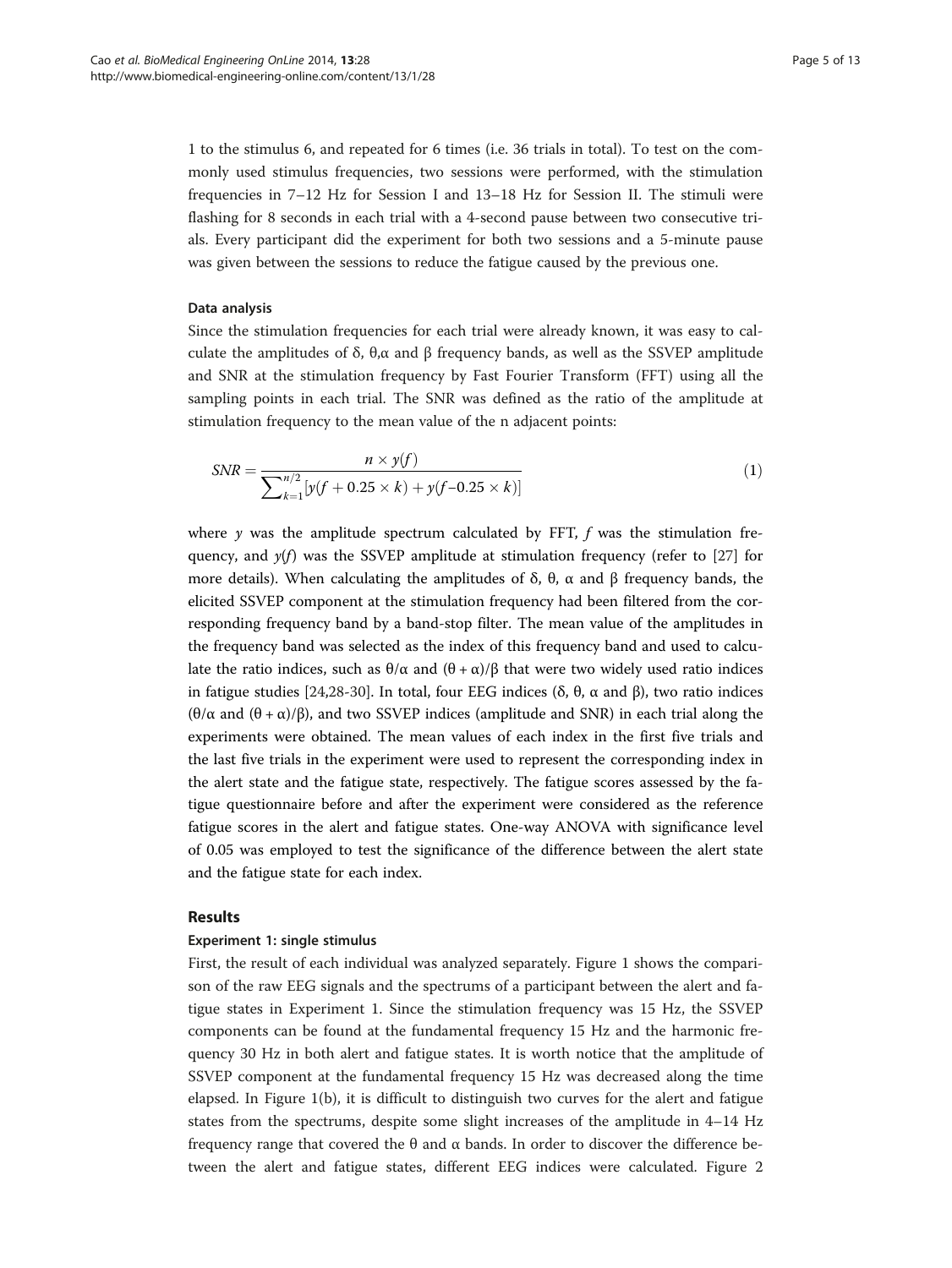<span id="page-5-0"></span>

presents the comparison of the fatigue scores from self-reported questionnaire and different indices in the alert state and the fatigue state for this participant. The fatigue score by self-reported questionnaire was increased from 20 to 40, which suggests the increased fatigue level due to the experiment. The changes are obvious in the indices  $\theta$ and  $\alpha$ , as well as the ratio indices  $\theta/\alpha$  and  $(\theta + \alpha)/\beta$  resulting from the fatigue. In addition, Figure [2](#page-6-0)(h) and Figure [2](#page-6-0)(i) indicate the reduced amplitude and SNR of the elicited SSVEP in the fatigue state compared with the alert state.

Besides the individual case study, an overall analysis on all participants was also performed. The self-reported fatigue questionnaire shows that in Experiment 1 the participants' average fatigue level was significantly increased after the experiment. The fatigue score was significantly increased  $(F (1, 14) = 33.11, p < 0.001)$ , with pre-mean score = 21.50, standard deviation  $(SD) = 2.51$ ; and post-mean score = [3](#page-7-0)7.13,  $SD = 7.36$ . Figure 3 demonstrates the comparison of the fatigue scores and indices in the alert state and the fatigue state. Four EEG indices  $\delta$ , θ, α, β and the ratio index  $(θ + α)/β$  show an increasing tendency, while the ratio index  $\theta/\alpha$ , SSVEP amplitude and SNR show an opposite tendency. The statistical test results of the indices are given in Table [1.](#page-8-0) Significant increases are found in  $\delta$  (F (1, 8) = 41.77, p < 0.001),  $\theta$  (F (1, 8) = 17.72 p < 0.001),  $\alpha$  (F (1, 8) = 47.64,  $p < 0.001$ ), and the ratio index  $(\theta + \alpha)/\beta$  (F (1, 8) = 66.40, p < 0.001), while significant decreases are observed in the ratio index  $\theta/\alpha$  (F (1, 8) = 22.89, p < 0.001), as well as the SSVEP amplitude  $(F(1, 8) = 41.32, p < 0.001)$  and SNR  $(F(1, 8) = 145.29, p < 0.001)$ . The  $\beta$ index  $(F(1, 8) = 2.59, p = 0.146)$  has no significant difference between the alert state and the fatigue state. Nevertheless, due to the individual differences, different sensitivities were found on the increasing fatigue level, so the changes of different indices could be different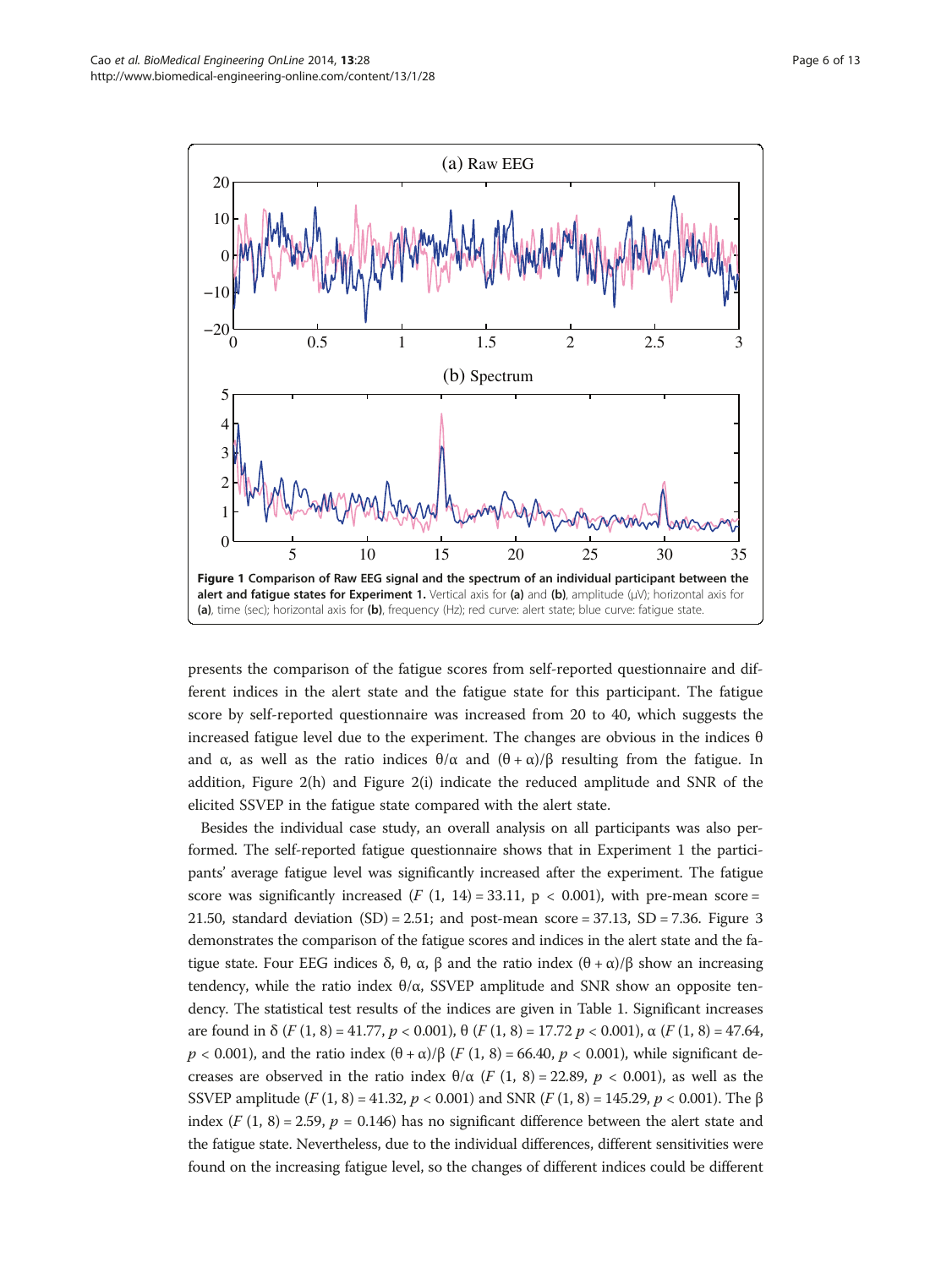<span id="page-6-0"></span>

among participants. That is why the  $\theta/\alpha$  index was found increased in the individual case presented in Figure 2(f), while the group average was decreased as shown in Figure [3](#page-7-0)(f).

# Experiment 2: multi-stimulus with different frequencies

In Experiment 2, as assessed by the self-reported fatigue questionnaire, the participants' average fatigue level was found significantly increased after the experiment: the fatigue score was significantly increased (F  $(1, 14) = 124.72$ ,  $p < 0.001$ ), with pre-mean score = 21.17,  $SD = 1.75$ , and post-mean score = 37.50,  $SD = 8.34$ . Figure [4](#page-8-0) demonstrates the comparison of the fatigue scores and indices in the alert state and the fatigue state. The change trends are quite similar as the results obtained in Experiment 1: four EEG indices δ, θ, α, β and the ratio index (θ + α)/β exhibit an increasing tendency, while the ratio index θ/α, SSVEP amplitude and SNR show an opposite tendency. The statistical test results of the indices are given in Table [2.](#page-9-0) Significant increases are found in δ (F (1, 8) = 8.70,  $p < 0.05$ ),α (F (1, 8) = 326.07, p < 0.001),  $\beta$  (F (1, 8) = 64.25, p < 0.001) and the ratio index ( $\theta + \alpha$ )/ $\beta$  (F (1, 8) = 53.38,  $p < 0.001$ ), while significant decreases are found in the ratio index  $\theta/\alpha$  (*F*  $(1, 8) = 83.34, p < 0.001$ , as well as the SSVEP amplitude (*F*  $(1, 8) = 35.88, p < 0.001$ ) and SNR (F (1, 8) = 35.40, p < 0.001). There is no significant difference in θ (F (1, 8) = 1.42,  $p = 0.267$ ) between the alert state and the fatigue state.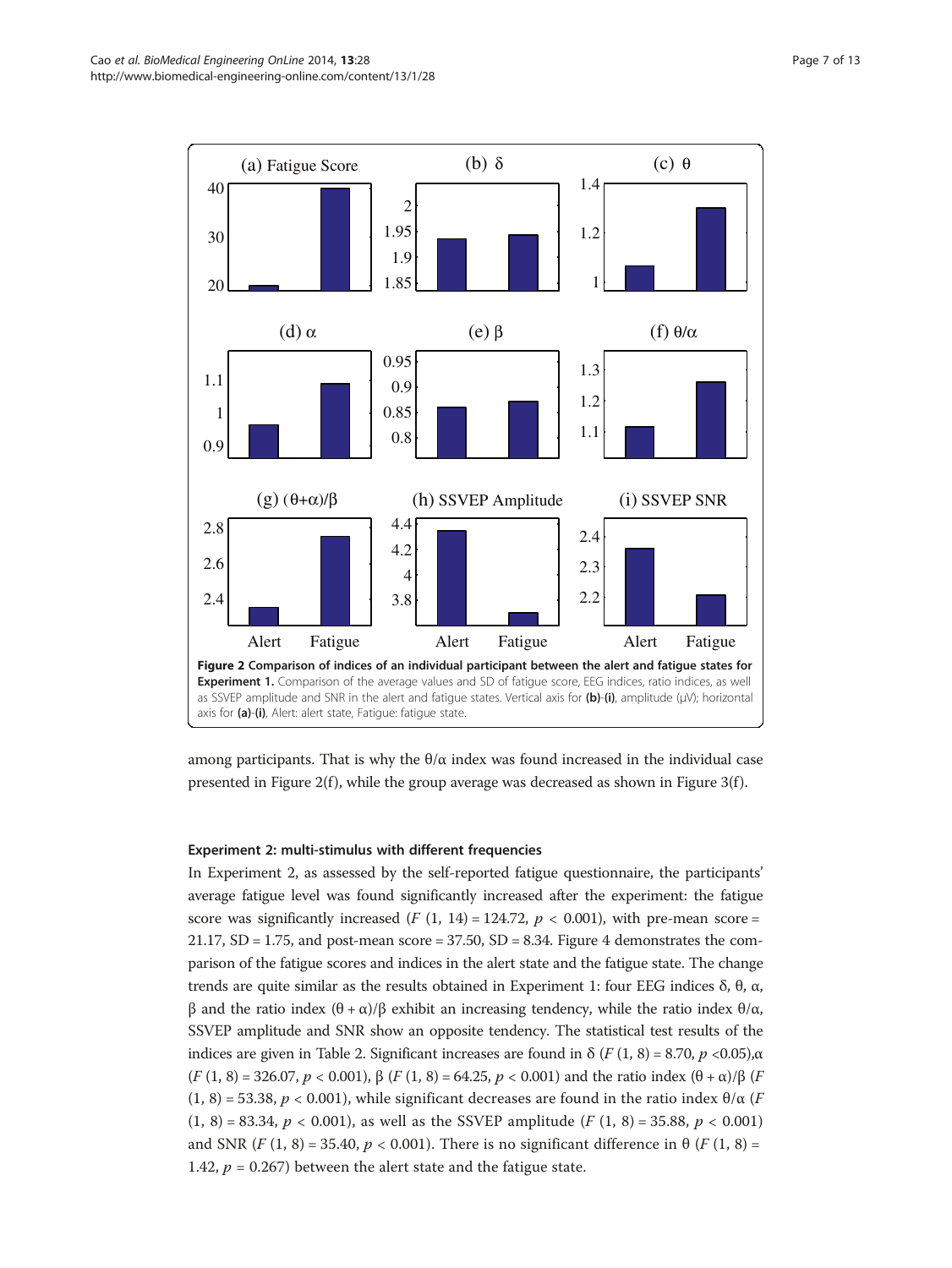<span id="page-7-0"></span>

## **Discussion**

#### Summary of evaluation results

# Experiment 1: single stimulus

The users' fatigue level is found significantly increased after the experiment assessed by the fatigue questionnaire. The statistical test results demonstrate that the indices δ, θ and  $\alpha$  have significant differences between the alert state and the fatigue state. These results suggest that the increases in δ, θ and α are associated with the increasing fatigue level along the SSVEP experiments. For the ratio indices  $θ/α$  and  $(θ + α)/β$ , both of them show significant differences between the alert state and the fatigue state. Therefore, the decrease in  $\theta/\alpha$  and the increase in  $(\theta + \alpha)/\beta$  are associated with the increasing fatigue level. Moreover, the experiment results indicate that both the amplitude and the SNR of the elicited SSVEPs are significantly decreased by the increasing fatigue level.

# Experiment 2: multi-stimulus with different frequencies

The users' fatigue level is significantly increased after the experiment assessed by the fatigue questionnaire. The statistical test results demonstrate that the indices  $δ$ , α and β have significant differences between the alert state and the fatigue state. The increases in δ, α and β are associated with the increasing fatigue level along the SSVEP experiments.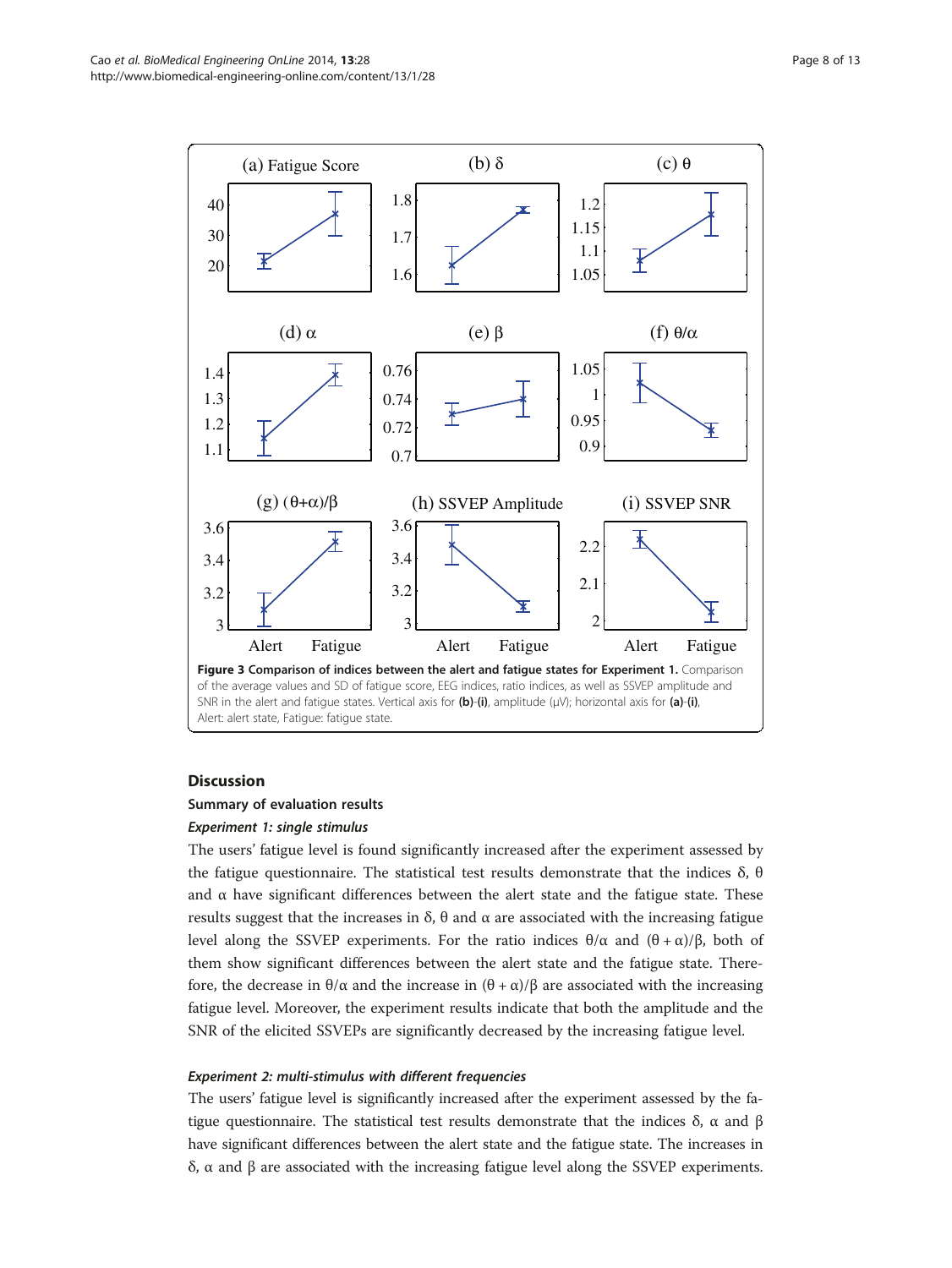<span id="page-8-0"></span>Table 1 Statistical test results for Experiment 1

| Index                     | Alert<br>Mean (SD) | Fatigue<br>Mean (SD) | <b>ANOVA</b> |           | Change    |
|---------------------------|--------------------|----------------------|--------------|-----------|-----------|
|                           |                    |                      | F            | p         | direction |
| δ                         | 1.62(0.05)         | 1.77(0.01)           | 41.77        | < 0.001   |           |
| $\theta$                  | 1.08(0.02)         | 1.18(0.04)           | 17.72        | < 0.001   |           |
| $\alpha$                  | 1.15(0.07)         | 1.39(0.04)           | 47.64        | < 0.001   |           |
| β                         | 0.73(0.01)         | 0.74(0.01)           | 2.59         | $= 0.146$ |           |
| $\theta/\alpha$           | 0.94(0.05)         | 0.84(0.01)           | 22.89        | < 0.001   | ↓         |
| $(\theta + \alpha)/\beta$ | 3.05(0.10)         | 3.48(0.07)           | 66.40        | < 0.001   |           |
| SSVEP amplitude           | 3.48(0.12)         | 3.11(0.03)           | 44.32        | < 0.001   | ↓         |
| <b>SSVEP SNR</b>          | 2.22(0.02)         | 2.02(0.03)           | 145.29       | < 0.001   |           |

Alert Mean: average value of the first five trials in the experiment; Fatigue Mean: average value of the last five trials in the experiment. SD: standard deviation; ↑: increase; ↓: decrease; —: unchanged; degrees of freedom for the ANOVA = (1,8).

Regarding the change of ratio indices  $\theta/\alpha$  and  $(\theta + \alpha)/\beta$ , both of them show significant differences between the alert state and the fatigue state. Consistent with the results in Experiment 1, the decrease in  $\theta/\alpha$  and increase in  $(\theta + \alpha)/\beta$  are associated with the increasing fatigue level. Moreover, the experiment results show that the amplitude and the SNR of the elicited SSVEPs are significantly decreased by the increasing fatigue level, which are also consistent with the results in Experiment 1.

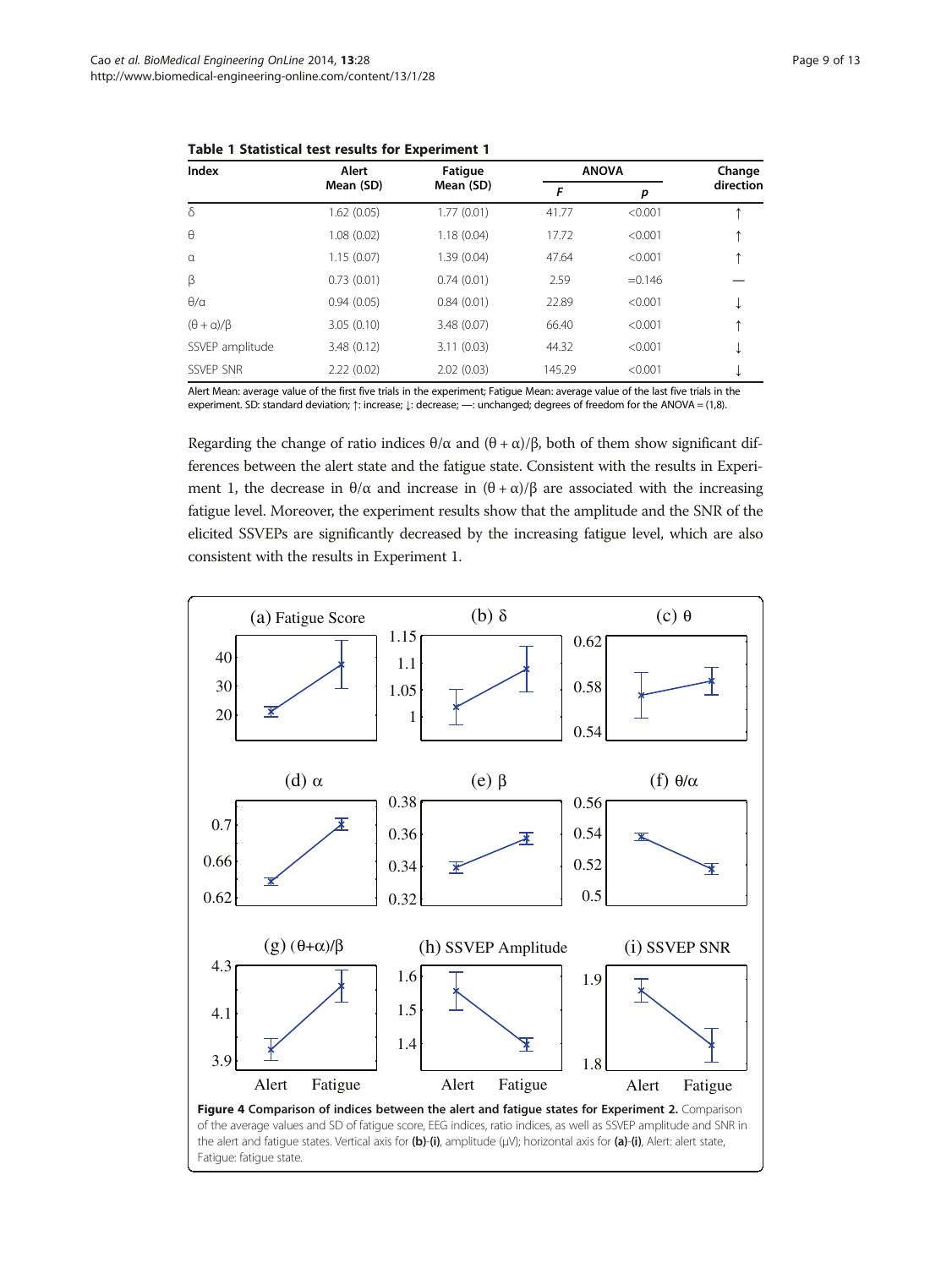<span id="page-9-0"></span>Table 2 Statistical test results for Experiment 2

| Index                     | Alert<br>Mean (SD) | Fatique<br>Mean (SD) | <b>ANOVA</b> |          | Change    |
|---------------------------|--------------------|----------------------|--------------|----------|-----------|
|                           |                    |                      | F            | р        | direction |
| δ                         | 1.02(0.03)         | 1.09(0.04)           | 8.70         | < 0.05   |           |
| $\theta$                  | 0.57(0.02)         | 0.59(0.01)           | 1.42         | $=0.267$ |           |
| α                         | 0.64(0.01)         | 0.70(0.01)           | 326.07       | < 0.001  |           |
| β                         | 0.34(0.01)         | 0.36(0.01)           | 64.25        | < 0.001  |           |
| $\theta/\alpha$           | 1.04(0.02)         | 0.97(0.01)           | 84.34        | < 0.001  | ↓         |
| $(\theta + \alpha)/\beta$ | 3.95(0.05)         | 4.21(0.07)           | 53.38        | < 0.001  |           |
| SSVEP amplitude           | 1.56 (0.06)        | 1.39(0.02)           | 35.88        | < 0.001  |           |
| <b>SSVEP SNR</b>          | 1.97 (0.03)        | 1.84(0.04)           | 35.40        | < 0.001  |           |

Alert Mean: average value of the first five trials in the experiment; Fatigue Mean: average value of the last five trials in the experiment. SD: standard deviation; ↑: increase; ↓: decrease; ―: unchanged; degrees of freedom for the  $ANOVA = (1,8)$ .

#### Feasibility and effectiveness of evaluation on fatigue by EEG spectral analysis

It is found that most of the results are consistent in two elaborate SSVEP-based BCI experiments with two different groups of participants. The significant increases in  $\delta$ and  $\alpha$  are found associated with the increasing fatigue level in both experiments. For the  $\theta$  and  $\beta$  indices, even the results are not consistent in two experiments, it is still observed that they have the same trends. For the ratio index  $\theta/\alpha$ , because the change in  $\alpha$ is more significant than the change in  $\theta$ , the significant increase in  $\theta/\alpha$  is obtained and is associated with the increasing fatigue level in both experiments. For the ratio index (θ + α)/β, the significant increase is found associated with the increasing fatigue level in both experiments. Since  $\theta$  and  $\alpha$  have the same tendency while the change in  $\beta$  is smaller compared with the changes in  $\theta$  and  $\alpha$ ,  $(\theta + \alpha)/\beta$  amplifies the difference between θ and α, which is sensitive in evaluating the fatigue. Despite some variations due to different settings in the two paradigms and individual differences, significant results are found in both experiments with the α,  $θ/α$  and  $(θ + α)/β$  indices. This demonstrates that EEG spectral analysis can provide consistent objective evaluation of the fatigue in SSVEP-based BCIs.

Moreover, it is found that the amplitude and the SNR of the elicited SSVEPs are significantly affected by the increasing fatigue level. The results support that the amplitude and SNR of the elicited SSVEPs are easily affected by mental states, fatigue, and degree of attention level. As significant mental effort is required to elicit SSVEP with high amplitude and SNR, the participants get fatigue easily. The decrement of arousal and the loss of attention caused by significant mental effort and repetitive stimulation will reduce the quality of the elicited SSVEPs. It is more difficult to elicit good quality SSVEPs in the fatigue state even the participants are still focusing on the targets. Furthermore, the decreases of the amplitude and the SNR of the elicited SSVEPs consequently deteriorate the discrimination accuracy, detection speed, ITR and overall performance of the BCI systems.

# Physiological explanation

Some studies showed that the  $\delta$  wave is significantly increased when participants are get-ting fatigue [\[31,32\]](#page-12-0). The  $\delta$  wave is the lowest brain activity which is usually associated with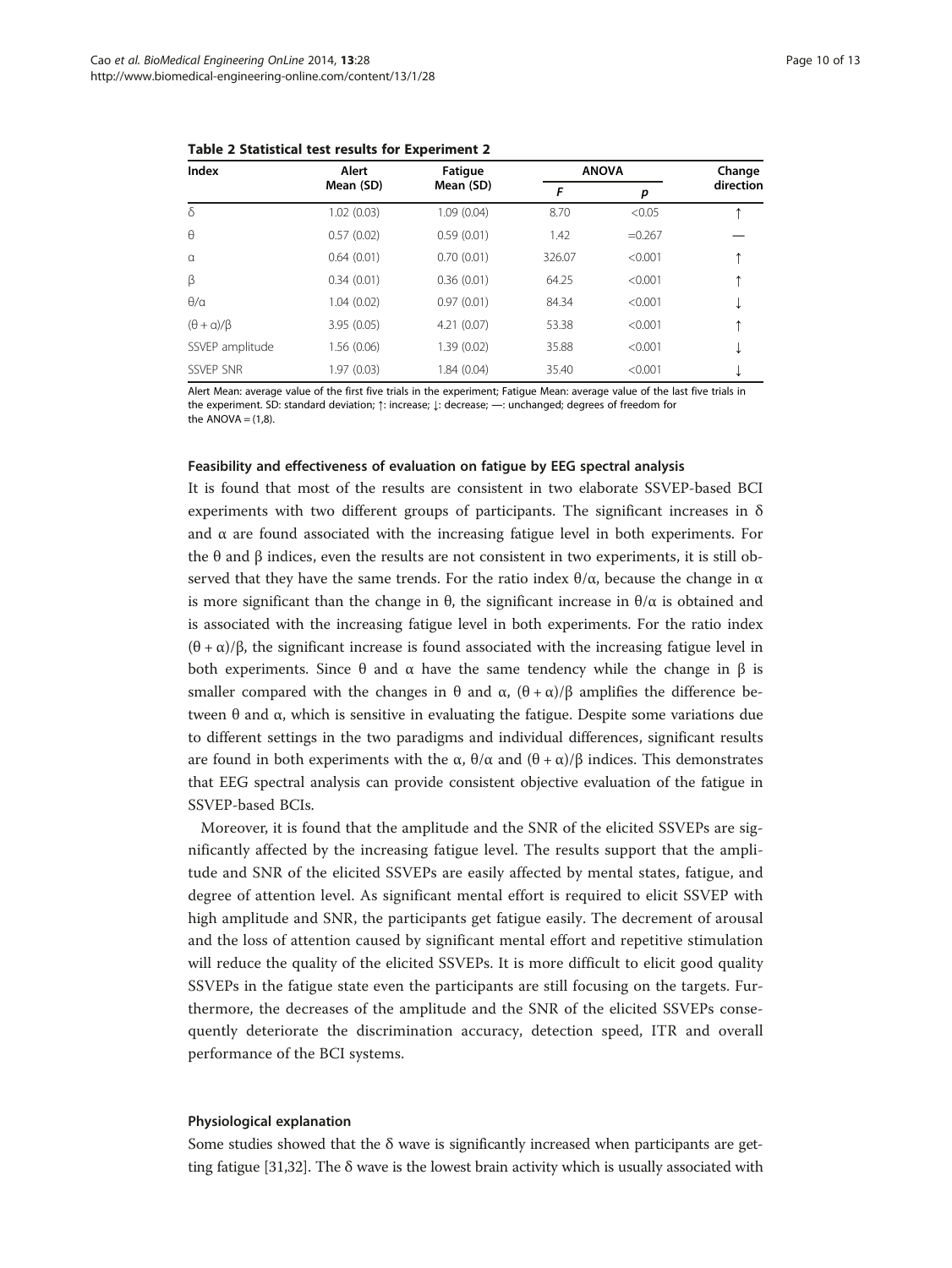deep stages of sleep, and it is also a pathological slow wave and associated with a wide array of disorders [[33](#page-12-0)]. When a participant is getting fatigue, the drowsiness and decrease arousal level will elevate slow wave brain activities. However, the  $\delta$  wave is easily influenced by artifacts which usually invade low EEG frequencies. In addition, all the participants in the experiments are in awake state and do not have any type of disorders. Therefore, it is not sure the significant increase in  $\delta$  is associated with increasing fatigue level.

The increased  $\theta$  wave was found associated with increasing fatigue level in many previous fatigue monitoring studies [[5,](#page-11-0)[31](#page-12-0),[32,34,35](#page-12-0)]. The  $\theta$  wave is related to sleep, work memory, cognitive performance and a variety of mental states [[22,33](#page-12-0)]. Increased θ activity has been proven associated with generalized performance decrements, including working memory, information encoding and so forth [[22](#page-12-0)]. When a user is getting fatigue along the experiment, the user will feel drowsy and tired with the capacity degraded due to the loss of attention and decrease of arousal.

The results in  $\alpha$  wave were consistent with the existing studies showing that the significant increase in  $\alpha$  activity is associated with the increasing fatigue level [[5](#page-11-0)[,24,31](#page-12-0),[34,35](#page-12-0)]. The  $\alpha$  wave appears in the relaxed and effortless alertness mental state, and gives a relevant indication about the occurrence of a state of relaxation or of low arousal [\[33](#page-12-0),[34](#page-12-0)]. The increased α activity is associated with an increased mental effort to maintain vigilance level [[22](#page-12-0)]. When participants are getting fatigue, their attention, concentration and vigilance level will decrease. Therefore, the participants need to put more attention and increase mental effort to focus on the target and maintain the vigilance level in the fatigue state compared with the alert state.

The increased  $\beta$  wave is associated with increasing alertness, arousal and excite-ment [[33](#page-12-0)]. In this study, the  $\beta$  activity shows an increasing trend over time. Previous studies about the association between β wave and fatigue are quite variable: the β activity had been found altered in [\[36\]](#page-12-0) with the increasing fatigue level, other studies reported significant increases in β wave [[5\]](#page-11-0) and decreases in β [\[24](#page-12-0)] associated with increasing fatigue level, but no significant change in β according to other two literatures [[32,37\]](#page-12-0).

Similar results were also obtained in other fatigue studies with the ratio index  $(θ + α)/β$ . In [[24\]](#page-12-0),  $(θ + α)/β$  index showed a significant increase associated with the increasing fatigue level, and also related to the mental alertness level. However, no significant change was observed in  $\theta/\alpha$  in this research. A big increase was found in  $(\theta + \alpha)/\beta$  at the end of task in [[28\]](#page-12-0). The  $\theta$  and  $\alpha$  activities are already proved to be associated with the fatigue, while the relation between β wave and the fatigue are quite variable. In this study, the change in θ and α are more significant than the change in β, the ratio index (θ + α)/β thus amplifies the mutual addition effects from θ and α. Moreover, increased θ activity is found associated with the decreased generalized performance and arousal level, and the increased α band is associated with an increased mental effort to maintain vigilance level. Therefore, the decrease of  $\theta/\alpha$  indicates that the user is putting more attention and mental effect to focus on the target and fight against the increasing fatigue level. In this study, two widely used ratio indices θ/α and (θ + α)/β are adopted to measure the fatigue, as this is helpful to the comparison of the findings with the results in the literature of fatigue research. Other choices on the indices are possible and deserve further study.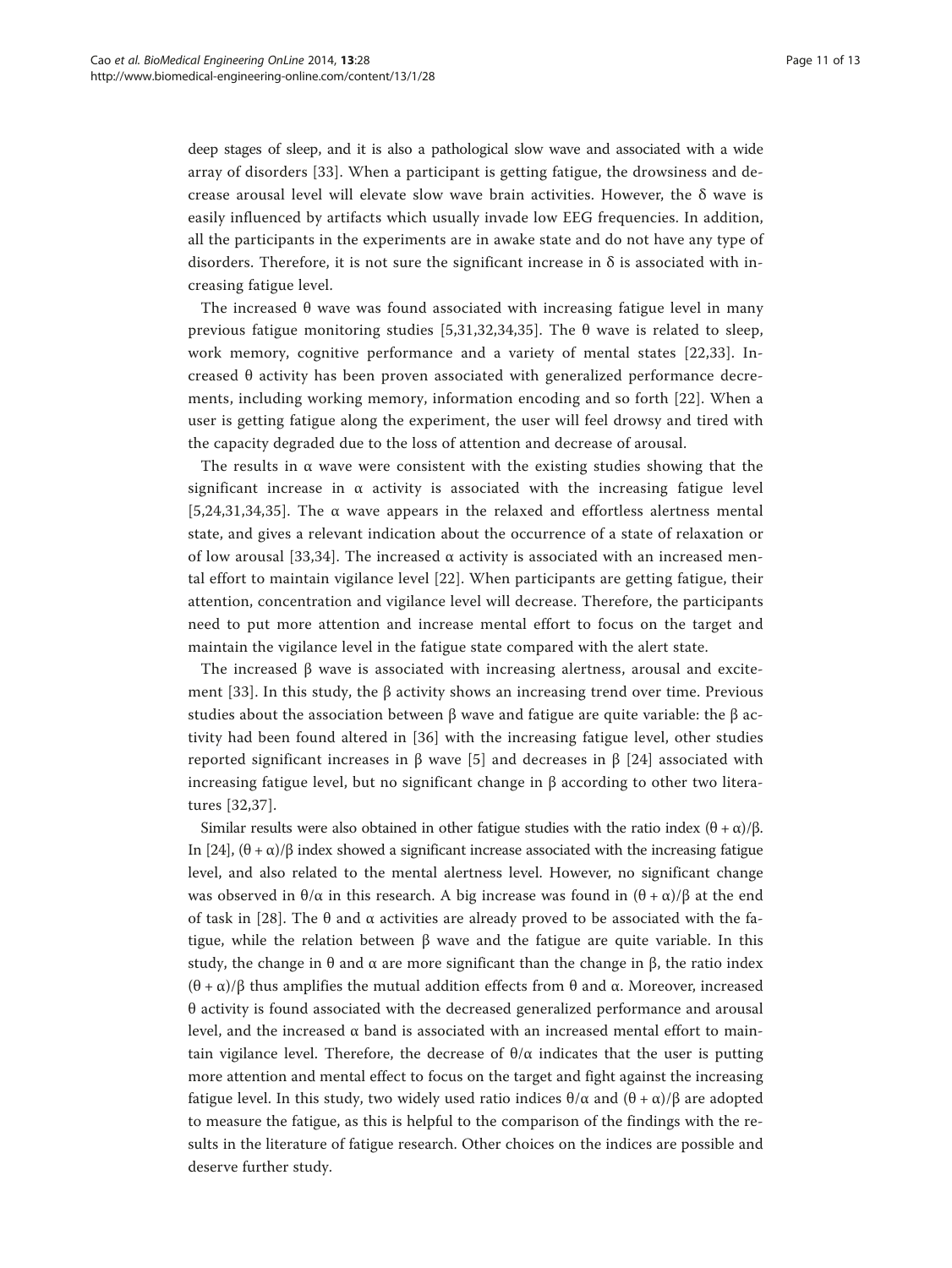# <span id="page-11-0"></span>Conclusions

In this paper, an objective approach based on EEG spectral analysis is proposed to evaluate the fatigue in SSVEP-based BCIs. In order to prove the feasibility and effectiveness of the proposed method, two elaborate SSVEP-based BCI experiments are designed and tested with two different groups of participants. Consistent experiment results indicate that the significant increases in α and  $(θ + α)/β$ , as well as the decrease in  $θ/α$  are associated with the increasing fatigue level. In addition, the experiment results also show that the amplitude and SNR of the elicited SSVEPs are significantly affected by users' fatigue in the SSVEP-based BCI experiments. The proposed approach would be promising in providing an objective, quantitative and real-time measure of the fatigue in SSVEP-based BCIs. With such a measure a systematic study on the factors such as stimulus frequency, color and duty cycle, as well as their influences on fatigue in SSVEP-based BCIs could be performed, which would be helpful in understanding the fatigue problem and eventually the design of optimal SSVEP-based BCIs with the fatigue alleviated.

#### Competing interests

The authors declare that they have no competing interests.

#### Authors' contributions

FW and TC initiated the idea and conceived the study. TC, CMW and JNC designed and conducted experiments. TC performed data analysis, and drafted the manuscript. FW and YH supervised, revised and gave the final approval of the manuscript. All authors read and approved the final manuscript.

#### Acknowledgements

This work is supported in part by the Macau Science and Technology Development Fund under grant FDCT 036/2009/ A and the University of Macau Research Committee under grants MYRG139(Y1-L2)-FST11-WF, MYRG079(Y1-L2)-FST12- VMI, MYRG069(Y1-L2)-FST13-WF and MYRG2014-00174-FST.

#### Author details

<sup>1</sup>Department of Electrical and Computer Engineering, University of Macau, Macau, China. <sup>2</sup>Department of Orthopaedics and Traumatology, The University of Hong Kong, Pokfulam, Hong Kong, China.

#### Received: 17 December 2013 Accepted: 5 March 2014 Published: 12 March 2014

#### References

- 1. Wolpaw JR, Birbaumer N, McFarland DJ, Pfurtscheller G, Vaughan TM: Brain-computer interfaces for communication and control. Clin Neurophysiol 2002, 113:767–791.
- 2. Wang Y, Gao X, Hong B, Jia C, Gao S: Brain-computer interfaces based on visual evoked potentials: feasibility of practical system designs. IEEE Eng Med Biol Mag 2008, 27:64–71.
- Shen J, Barbera J, Shapiro CM: Distinguishing sleepiness and fatigue: focus on definition and measurement. Sleep Med Rev 2006, 10:63-76.
- 4. Craig A, Tran Y, Wijesuriya N, Boord P: A controlled investigation into the psychological determinants of fatigue. Biol Psychol 2006, 72:78–87.
- 5. Craig A, Tran Y, Wijesuriya N, Nguyen H: Regional brain wave activity changes associated with fatigue. Psychophysiology 2012, 49:574–582.
- 6. Van-Gerven M, Farquhar J, Schaefer R, Vlek R, Geuze J, Nijholt A, Ramsey N, Haselager P, Vuurpijl L, Gielen S, Desain P: The brain-computer interface cycle. J Neural Eng 2009, 6:041001.
- 7. Pinheiro CG, Naves EL, Pino P, Losson E, Andrade AO, Bourhis G: Alternative communication systems for people with severe motor disabilities: a survey. BioMed Eng OnLine 2011, 10:31.
- 8. Müller MM, Hillyard S: Concurrent recording of steady-state and transient event-related potentials as indices of visual-spatial selective attention. Clin Neurophysiol 2000, 111:1544–1552.
- 9. Toffanin P, De-Jong R, Johnson A, Martens S: Using frequency tagging to quantify attentional deployment in a visual divided attention task. Int J Psychophysiol 2009, 72:289–298.
- 10. Shyu K, Lee P, Liu Y, Sie J: Dual-frequency steady-state visual evoked potential for brain computer interface. Neurosci Lett 2010, 483:28–31.
- 11. Lee P, Sie J, Liu Y, Wu C, Lee M, Shu C, Li P, Sun C, Shyu K: An SSVEP-actuated brain computer interface using phase-tagged flickering sequences: a cursor system. Ann Biomed Eng 2010, 38:2383–2397.
- 12. Müller-Putz GR, Pfurtscheller G: Control of an electrical prosthesis with an SSVEP-based BCI. IEEE Trans Biomed Eng 2008, 55:361–364.
- 13. Lopez-Gordo MA, Prieto A, Pelayo F, Morillas C: Customized stimulation enhances performance of independent binary SSVEP-BCIs. Clin Neurophysiol 2011, 122:128–133.
- 14. Diez PF, Mut VA, Perona EMA, Leber EL: Asynchronous BCI control using high-frequency SSVEP. J Neuroeng Rehabil 2011, 8:39.